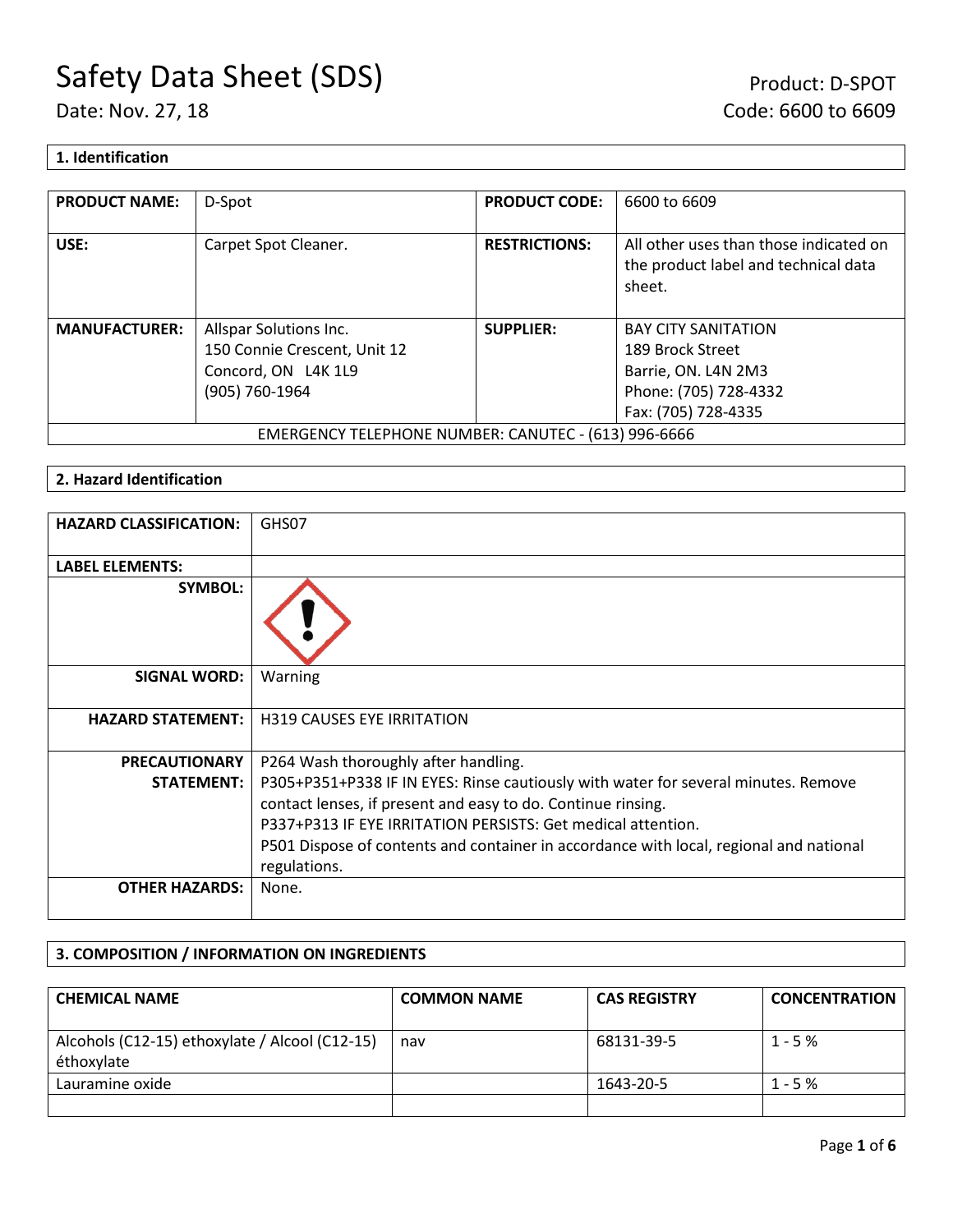For production reasons a range is given. There are no additional ingredients present which, within the current knowledge of the supplier and in the concentrations applicable, are classified as hazardous to health or the environment and hence require reporting in this section NOTE: Confidential business information rules can apply.

### **4. FIRST-AID MEASURES**

| <b>FIRST-AID MEASURES BY ROUTE OF EXPOSURE:</b>                                            |                                                                                                                                                                                                                                                                                                                                                                                                                                                                                                                                                                              |
|--------------------------------------------------------------------------------------------|------------------------------------------------------------------------------------------------------------------------------------------------------------------------------------------------------------------------------------------------------------------------------------------------------------------------------------------------------------------------------------------------------------------------------------------------------------------------------------------------------------------------------------------------------------------------------|
| <b>INHALATION:</b>                                                                         | Remove victim to fresh air and keep at rest in a position comfortable for breathing.<br>Get medical attention.                                                                                                                                                                                                                                                                                                                                                                                                                                                               |
| <b>SKIN CONTACT:</b>                                                                       | Remove immediately all contaminated clothing. Wash with soap and water and rinse<br>thoroughly. If skin irritation or a rash occurs: Get medical advice/attention.                                                                                                                                                                                                                                                                                                                                                                                                           |
| <b>EYE CONTACT:</b>                                                                        | Immediately flush eyes with plenty of water, occasionally lifting the upper and lower<br>eyelids. Check for and remove any contact lenses. Continue to rinse for at least 10<br>minutes. Get medical attention.                                                                                                                                                                                                                                                                                                                                                              |
| <b>INGESTION:</b>                                                                          | Wash out mouth with water. If material has been swallowed and the exposed person<br>is conscious, give small quantities of water to drink. Stop if the exposed person feels<br>sick as vomiting may be dangerous. Do not induce vomiting unless directed to do so<br>by medical personnel. If vomiting occurs, the head should be kept low so that vomit<br>does not enter the lungs. If unconscious, place in recovery position and get medical<br>attention immediately. Maintain an open airway. Get medical attention immediately.<br>Call a poison center or physician. |
| <b>MOST IMPORTANT SYMPTOMS</b><br><b>AND EFFECTS (ACUTE OR</b><br>DELAYED):                | None known.                                                                                                                                                                                                                                                                                                                                                                                                                                                                                                                                                                  |
| <b>IMMEDIATE MEDICAL</b><br><b>ATTENTION AND SPECIAL</b><br><b>TREATMENT IF NECESSARY:</b> | Treat symptomatically. Contact poison treatment specialist immediately if large<br>quantities have been ingested.                                                                                                                                                                                                                                                                                                                                                                                                                                                            |

### **5. FIRE-FIGHTING MEASURES**

| <b>SUITABLE EXTINGUISHING MEDIA:</b>   | CO2, sand, extinguishing powder for surrounding fire.                   |
|----------------------------------------|-------------------------------------------------------------------------|
| <b>UNSUITABLE EXTINGUISHING MEDIA:</b> | <b>NAV</b>                                                              |
| SPECIFIC HAZARDS ARISING FROM THE      | In case of accidental fire and extreme heat conditions, the following   |
| <b>HAZARDOUS PRODUCT:</b>              | gaseous products can be released after water evaporation: hydrocarbons, |
|                                        | carbon monoxides and dioxides (COx) and nitrogen dioxide (NOx).         |
| SPECIAL PROTECTIVE EQUIPMENT AND       | No special measures required                                            |
| <b>PRECAUTIONS FOR FIREFIGHTERS:</b>   |                                                                         |
| <b>ADDITIONAL INFORMATION:</b>         | This product is not flammable                                           |

### **6. ACCIDENTAL RELEASE MEASURES**

| PERSONAL PRECAUTIONS, PROTECTIVE           | Wear recommended protective equipment(s). Keep unprotected         |  |
|--------------------------------------------|--------------------------------------------------------------------|--|
| <b>EQUIPMENT AND EMERGENCY PROCEDURES:</b> | persons away.                                                      |  |
| <b>METHODS AND MATERIALS FOR</b>           | SMALL SPILL: Stop leak if without risk. Move containers from spill |  |
| <b>CONTAINMENT AND CLEANING UP:</b>        | area. Dilute with water and mop up. Alternatively absorb with an   |  |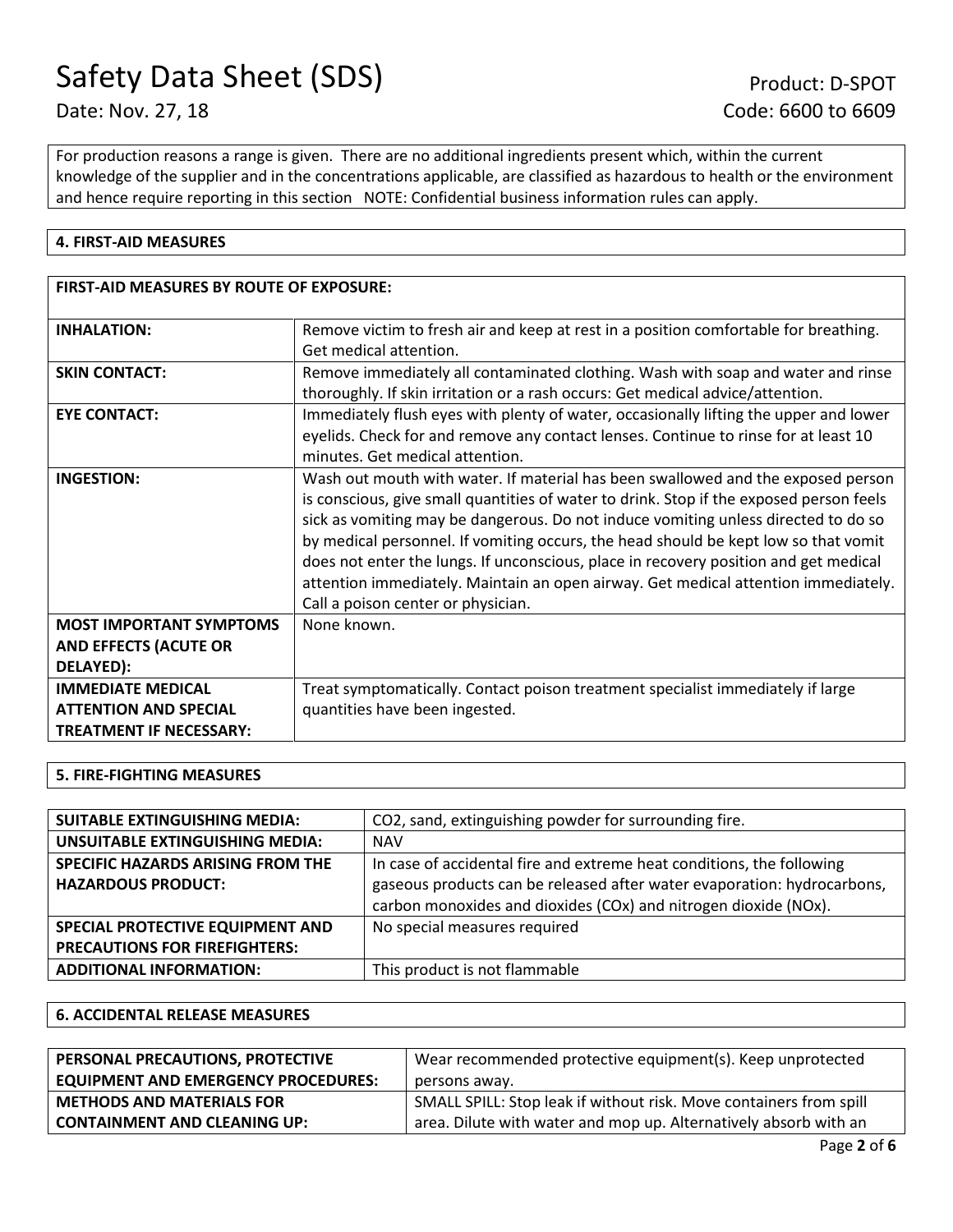# Date: Nov. 27, 18 Code: 6600 to 6609

| inert dry material and place in an appropriate waste disposal         |
|-----------------------------------------------------------------------|
| container. Dispose of via a licensed waste disposal contractor.       |
| LARGE SPILL: Stop leak if without risk. Move containers from spill    |
| area. Approach release from upwind. Prevent entry into sewers,        |
| water courses, basements or confined areas. Wash spillages into an    |
| effluent treatment plant or proceed as follows. Contain and collect   |
| spillage with non-combustible, absorbent material e.g. sand, earth,   |
| vermiculite or diatomaceous earth and place in container for          |
| disposal according to local regulations (see Section 13). The spilled |
| material may be neutralized vinegar or citric acid. Dispose of via a  |
| licensed waste disposal contractor. Contaminated absorbent            |
| material may pose the same hazard as the spilled product. Note: see   |
| Section 1 for emergency contact information and Section 13 for        |
|                                                                       |
| waste disposal.                                                       |

### **7. HANDLING AND STORAGE**

| <b>PRECAUTIONS FOR SAFE HANDLING:</b> | Put on appropriate personal protective equipment (see Section 8). Do not<br>get in eyes or on skin or clothing. Do not breathe vapour or mist. Do not<br>ingest. If during normal use the material presents a respiratory hazard, use<br>only with adequate ventilation or wear appropriate respirator. Keep in the<br>original container or an approved alternative made from a compatible<br>material, kept tightly closed when not in use. Keep away from acids and<br>oxidizers. Empty containers retain product residue and can be hazardous.<br>Do not reuse container. |
|---------------------------------------|-------------------------------------------------------------------------------------------------------------------------------------------------------------------------------------------------------------------------------------------------------------------------------------------------------------------------------------------------------------------------------------------------------------------------------------------------------------------------------------------------------------------------------------------------------------------------------|
| <b>CONDITIONS FOR SAFE STORAGE</b>    | Store in accordance with local regulations. Store in original container                                                                                                                                                                                                                                                                                                                                                                                                                                                                                                       |
| INCLUDING INCOMPATIBLE MATERIAL:      | protected from direct sunlight in a dry, cool and well-ventilated area, away                                                                                                                                                                                                                                                                                                                                                                                                                                                                                                  |
|                                       | from incompatible materials (see Section 10) and food and drink.                                                                                                                                                                                                                                                                                                                                                                                                                                                                                                              |
|                                       | Containers that have been opened must be carefully resealed and kept                                                                                                                                                                                                                                                                                                                                                                                                                                                                                                          |
|                                       | upright to prevent leakage. Do not store in unlabeled containers. Use                                                                                                                                                                                                                                                                                                                                                                                                                                                                                                         |
|                                       | appropriate containment to avoid environmental contamination.                                                                                                                                                                                                                                                                                                                                                                                                                                                                                                                 |

### **8. EXPOSURE CONTROLS / PERSONAL PROTECTION**

**CONTROL PARAMETERS, INCLUDING OCCUPATIONAL EXPOSURE GUIDELINES OR BIOLOGICAL EXPOSURE LIMITS AND THE SOURCE OF THOSE VALUES:**

| <b>APPROPRIATE ENGINEERING</b>        | Ensure appropriate aeration and ventilation.                                |
|---------------------------------------|-----------------------------------------------------------------------------|
| <b>CONTROLS:</b>                      |                                                                             |
| <b>INDIVIDUAL PROTECTION MEASURES</b> | Avoid contact with the eyes and skin. Do not breathe dust, fume, gas, mist, |
| (E.G. PERSONAL PROTECTIVE             | vapours or spray. Immediately remove all soiled and contaminated clothing.  |
| <b>EQUIPMENT):</b>                    | Wash hands before breaks and at the end of work. Keep away from             |
|                                       | foodstuffs, beverages and feed.                                             |
|                                       | Breathing equipment: If airborne concentrations are above the permissible   |
|                                       | exposure limit or arc not known, use NIOSH-approved respirators.            |
|                                       | Respirators should be selected based on the form and concentration of       |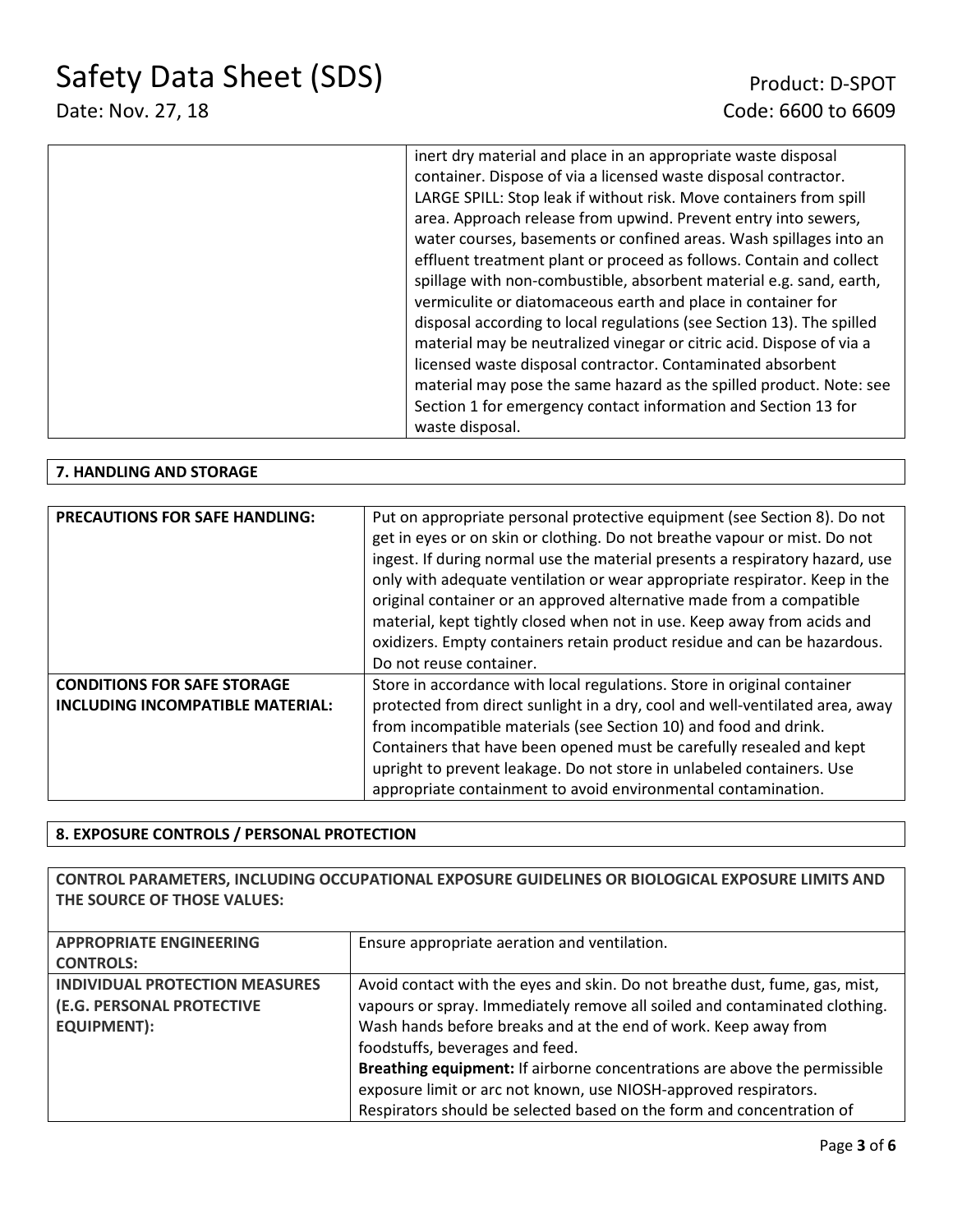| contaminants in air, and in accordance with OSHA (29 CFR 1910.134). Advice       |
|----------------------------------------------------------------------------------|
| should be sought from respiratory protection specialists                         |
| Protection of hands: Chemical-resistant, impervious gloves complying with        |
| an approved standard should be worn at all times when handling chemical          |
| products if a risk assessment indicates this is necessary.                       |
| Eye protection: Safety eyewear complying with an approved standard should        |
| be used when a risk assessment indicates this is necessary to avoid exposure     |
| to liquid splashes, mists, gases or dusts. If contact is possible, the following |
| protection should be worn, unless the assessment indicates a higher degree       |
| of protection: chemical splash goggles and/or face shield. Safety glasses with   |
| side-shields.                                                                    |
| <b>Body protection:</b> Personal protective equipment for the body should be     |
| selected based on the task being performed and the risks involved and            |
| should be approved by a specialist before handling this product.                 |
| Recommended: safety apron                                                        |

### **9. PHYSICAL AND CHEMICAL PROPERTIES**

| <b>APPEARANCE</b>            | Clear Liquid           | <b>PH</b>                    | $8.5 (+/- 0.5)$    |
|------------------------------|------------------------|------------------------------|--------------------|
| <b>ODOUR</b>                 | Neutral                | <b>ODOUR THRESHOLD</b>       | <b>NAV</b>         |
| <b>MELTING POINT</b>         | <b>NAV</b>             | <b>FREEZING POINT</b>        | $\sim 0^{\circ}$ C |
| <b>INITIAL BOILING POINT</b> | $\sim$ 100 $\degree$ C | <b>FLASH POINT</b>           | <b>NAP</b>         |
| <b>EVAPORATION RATE</b>      | <b>NAV</b>             | <b>FLAMMABILITY</b>          | <b>NAP</b>         |
| <b>LOWER FLAMMABLE LIMIT</b> | <b>NAP</b>             | <b>UPPER FLAMMABLE LIMIT</b> | <b>NAP</b>         |
| <b>VAPOUR PRESSURE</b>       | <b>NAV</b>             | <b>VAPOUR DENSITY</b>        | <b>NAV</b>         |
| <b>RELATIVE DENSITY</b>      | 1.02                   | <b>SOLUBILITY</b>            | Complete in water  |
| <b>PARTITION COEFFICIENT</b> | <b>NAV</b>             | <b>AUTO-IGNITION</b>         | <b>NAP</b>         |
|                              |                        | <b>TEMPERATURE</b>           |                    |
| <b>DECOMPOSITION</b>         | <b>NAV</b>             | <b>VISCOSITY</b>             | 500 cps            |
| <b>TEMPERATURE</b>           |                        |                              |                    |

### **10. STABILITY AND REACTIVITY**

| <b>REACTIVITY:</b>                         | No specific test data related to reactivity available for this product or its |
|--------------------------------------------|-------------------------------------------------------------------------------|
|                                            | ingredients.                                                                  |
| <b>CHEMICAL STABILITY:</b>                 | The product is stable.                                                        |
| <b>POSSIBILITY OF HAZARDOUS REACTIONS:</b> | Under normal conditions of storage and use, hazardous reactions will not      |
|                                            | occur.                                                                        |
| <b>CONDITIONS TO AVOID:</b>                | No specific data.                                                             |
| <b>INCOMPATIBLE MATERIALS:</b>             | Attacks many metals producing extremely flammable hydrogen gas                |
|                                            | which can form explosive mixtures with air. Reactive or incompatible          |
|                                            | with the following materials: strong acids, oxidizers                         |
| <b>HAZARDOUS DECOMPOSITION PRODUCTS:</b>   | Under normal conditions of storage and use, hazardous decomposition           |
|                                            | products should not be produced.                                              |
|                                            |                                                                               |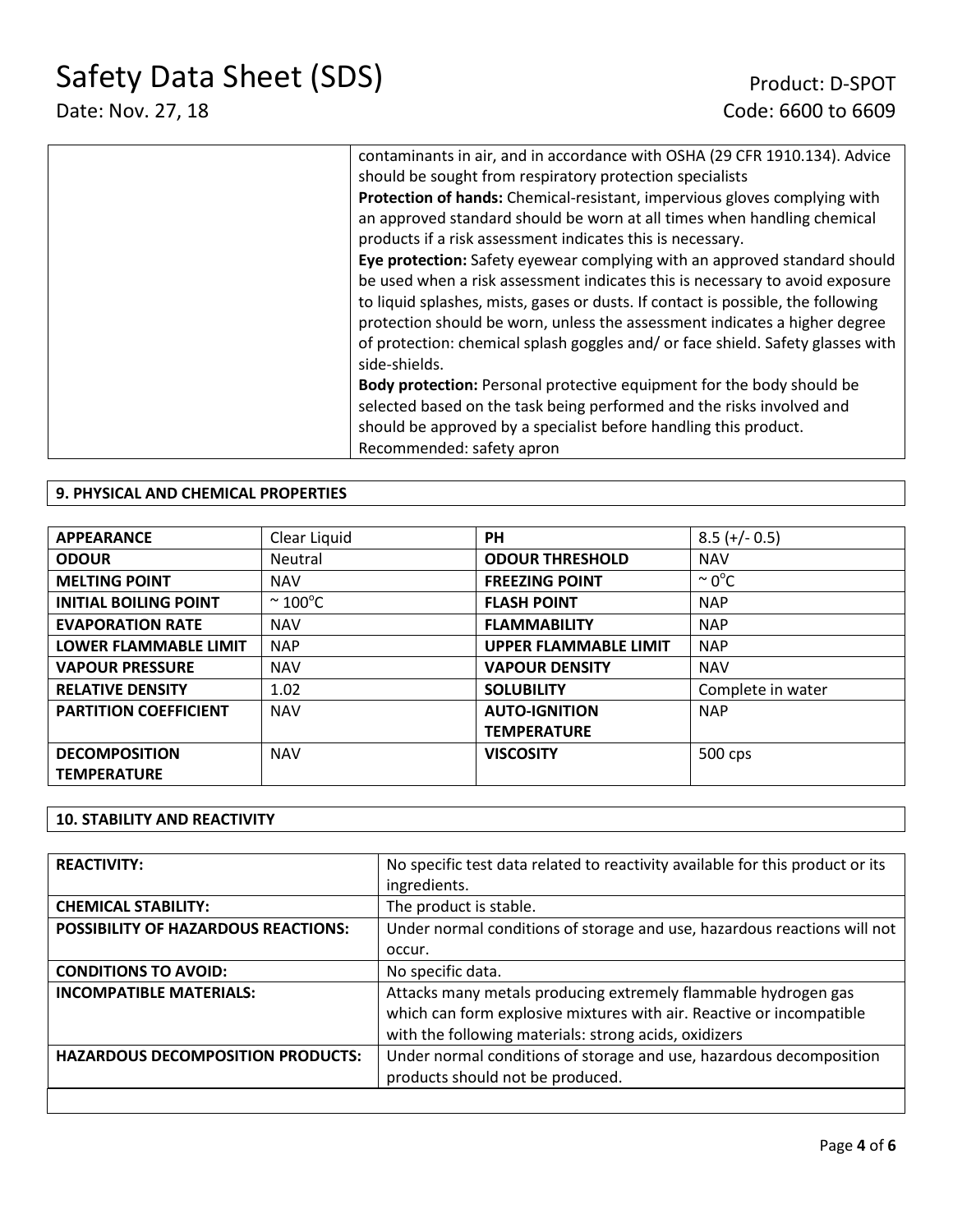┑

| <b>11. TOXICOLOGICAL INFORMATION</b>                                  |                                                                                                                                                      |                                                                               |                                                                                                          |  |  |
|-----------------------------------------------------------------------|------------------------------------------------------------------------------------------------------------------------------------------------------|-------------------------------------------------------------------------------|----------------------------------------------------------------------------------------------------------|--|--|
|                                                                       |                                                                                                                                                      |                                                                               |                                                                                                          |  |  |
| ROUTES OF ENTRY: Oral, Dermal, Inhalation.                            |                                                                                                                                                      |                                                                               |                                                                                                          |  |  |
|                                                                       |                                                                                                                                                      |                                                                               |                                                                                                          |  |  |
| Alcohols (C12-15) ethoxylate /                                        |                                                                                                                                                      | LD50 (Oral)                                                                   | >5,000 mg/kg (rat)                                                                                       |  |  |
| Alcool (C12-15) éthoxylate                                            |                                                                                                                                                      | LD50 (Dermal)                                                                 | $>5,000$ mg/kg (rabbit)                                                                                  |  |  |
|                                                                       |                                                                                                                                                      | LC50 (Inhalation, 4 hr)                                                       | No information available / Aucune                                                                        |  |  |
|                                                                       |                                                                                                                                                      |                                                                               | information de disponible                                                                                |  |  |
| Lauramine oxide                                                       |                                                                                                                                                      | <b>NAV</b>                                                                    |                                                                                                          |  |  |
|                                                                       |                                                                                                                                                      |                                                                               |                                                                                                          |  |  |
|                                                                       |                                                                                                                                                      |                                                                               |                                                                                                          |  |  |
|                                                                       |                                                                                                                                                      | SYMPTOMS RELATED TO THE PHYSICAL, CHEMICAL AND TOXICOLOGICAL CHARACTERISTICS: |                                                                                                          |  |  |
| IF ON THE SKIN:                                                       |                                                                                                                                                      |                                                                               | CORROSIVE: Adverse symptoms may include the following: pain or irritation redness blistering             |  |  |
| IF ON THE EYE:                                                        | may occur                                                                                                                                            |                                                                               |                                                                                                          |  |  |
| <b>AFTER INGESTION:</b>                                               | CORROSIVE: Adverse symptoms may include the following: pain watering redness<br>CORROSIVE: Adverse symptoms may include the following: stomach pains |                                                                               |                                                                                                          |  |  |
| <b>SENSITIZATION:</b>                                                 | No sensitizing effects known                                                                                                                         |                                                                               |                                                                                                          |  |  |
|                                                                       |                                                                                                                                                      |                                                                               | DELAYED AND IMMEDIATE EFFECTS, AND CHRONIC EFFECTS FROM SHORT-TERM AND LONG-TERM EXPOSURE:               |  |  |
|                                                                       |                                                                                                                                                      |                                                                               | Prolonged or frequent contact can cause eczema and inflammation of the skins as a results of degreasing. |  |  |
|                                                                       |                                                                                                                                                      |                                                                               | ADDITIONAL TOXICOLOGICAL INFORMATION: The product shows the following dangers according to internally    |  |  |
| approved calculation methods for preparations: Irritant               |                                                                                                                                                      |                                                                               |                                                                                                          |  |  |
| <b>CARCINOGENIC CATEGORIES:</b> None of the ingredients are listed    |                                                                                                                                                      |                                                                               |                                                                                                          |  |  |
| General : No known significant effects or critical hazards.           |                                                                                                                                                      |                                                                               |                                                                                                          |  |  |
| Carcinogenicity: No known significant effects or critical hazards.    |                                                                                                                                                      |                                                                               |                                                                                                          |  |  |
| Mutagenicity: No known significant effects or critical hazards.       |                                                                                                                                                      |                                                                               |                                                                                                          |  |  |
| Teratogenicity: No known significant effects or critical hazards.     |                                                                                                                                                      |                                                                               |                                                                                                          |  |  |
|                                                                       | Developmental effects : No known significant effects or critical hazards.                                                                            |                                                                               |                                                                                                          |  |  |
| Fertility effects : No known significant effects or critical hazards. |                                                                                                                                                      |                                                                               |                                                                                                          |  |  |

### **12. ECOLOGICAL INFORMATION**

Chemical name / Nom du produit chimique Means of exposure / Moyens d'expositions Value / Valeur Alcohols (C12-15) ethoxylate / Alcool (C12-15) éthoxylate EC50 (Algae, 72 hr) EC50 (Daphnia magna, 48 hr) LC50 (Fish, 96 hr)  $10 - 100$  mg/l 5 – 10 mg/l 5 – 10 mg/l

Lauramine oxide NAV

| <b>ECOTOXICITY</b>                   | No further information available |
|--------------------------------------|----------------------------------|
| <b>PERSISTENCE AND DEGRADABILITY</b> | Not available.                   |
| <b>BIOACCUMULATIVE POTENTIAL</b>     | Not available.                   |